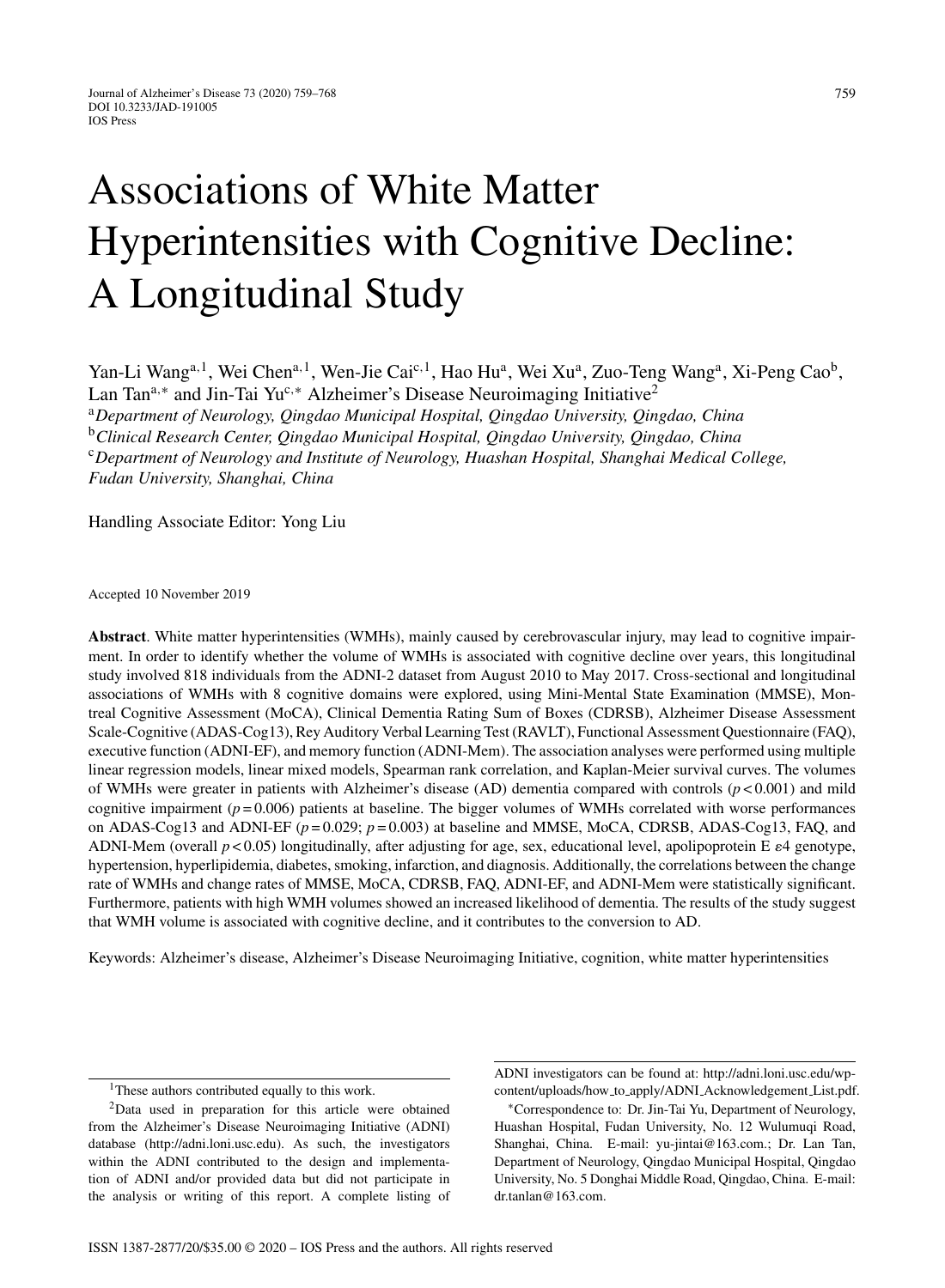# **INTRODUCTION**

White matter hyperintensities (WMHs) are areas of increased signal in brain white matter visualized by magnetic resonance imaging (MRI). WMHs, which are common in older adults, are a major manifestation of cerebral small vessel disease [1]. The results of previous studies revealed that increased WMH volumes were associated with increased risk of late onset cognitive impairment and dementia, and the severity of WMHs could alter the risk and progression of Alzheimer's disease (AD) [2, 3]. Pathological studies showed that WMHs were usually considered to represent ischemic-associated demyelination and axonal degeneration [4]. Besides, patients with AD are characterized by demyelination and axonal loss [5]. WMHs are also a result of vascular amyloidosis, and cerebral amyloid- $\beta$  protein deposition is an important pathophysiological process underlying AD [6]. Therefore, whether the occurrence of WMHs could facilitate the diagnosis of AD needs to be discussed [3].

Generally, several biomarkers could be used to monitor the progression of AD, including cerebrospinal fluid amyloid and tau, as well as positron emission tomography (PET) of brain amyloid and tau [7, 8]. In consideration of invasiveness or expensiveness, these biomarkers are unsuitable for clinical application. However, MRI, a noninvasive and inexpensive marker, plays an important part in diagnosing AD and monitoring AD process. Previous studies focused on structural imaging findings, such as hippocampus volume, and ignored subcortical MRI changes related to AD which included WMHs. The progression of WMHs may be a promising biomarker to predict cognitive outcomes [9].

However, whether WMHs are associated with dementia is inconsistent. A longitudinal cohort aging study revealed that periventricular WMHs were not correlated with dementia [10], possibly due to interference with specific cholinergic projections. Due to the insufficient previous research, our study aimed to detect associations of WMHs with cognitive decline. To prove the hypothesis that WMH progression is associated with cognitive decline, we longitudinally measured the volume of WMHs among participants with normal cognition, mild cognitive impairment (MCI), and AD dementia in the Alzheimer Disease Neuroimaging Initiative (ADNI).

# **METHODS**

# *ADNI dataset*

Data used in this study were obtained from the ADNI database (<http://adni.loni.usc.edu>) in May 2019. The ADNI database was established in 2003 by the National Institute on Aging, the National Institute of Biomedical Imaging and Bioengineering, the Food and Drug Administration, private pharmaceutical companies, and non-profit organizations as a \$60 million, 5-year public-private partnership. The primary goal of ADNI has been to test whether serial MRI, PET, other biological markers, as well as clinical and neuropsychological assessments can be combined to measure the progression of MCI and early AD. Determination of sensitive and specific markers of very early AD progression is intended to aid researchers and clinicians to develop new treatments, monitor their effectiveness, as well as shorten the time and cost of clinical trials.

The principal investigator of this initiative is Michael W. Weiner, MD, the VA Medical Center and the University of California-San Francisco. ADNI is the result of efforts of many co-investigators from a broad range of academic institutions and private corporations, and subjects have been recruited from over 50 sites across the United States and Canada. For upto-date information, see [http://www.adni-info.org.](http://www.adni-info.org) The ADNI was approved by medical ethics committees of all participating institutions. Written informed consent was obtained from all participants.

#### *Participants*

From August 2010 to May 2017, our cohort recruited cognitively normal adults, patients clinically diagnosed with MCI and those with AD dementia with baseline and follow-up data on WMHs. The inclusive and exclusive criteria for participants were described in a previous study [11]. The healthy controls had a Mini-Mental State Examination (MMSE) score of 24 to 30 and a Clinical Dementia Rating Sum of Boxes (CDR-SB) score of 0, without memory complaints. The MCI subjects had memory complaints, abnormal memory tested by education adjusted scores on the Wechsler Memory Scale Logical Memory II, a MMSE score of 24 to 30, a CDR-SB score of 0.5, and absence of dementia. The AD patients had a MMSE score of 20 to 26 and a CDR-SB score of 0.5 or 1, and met the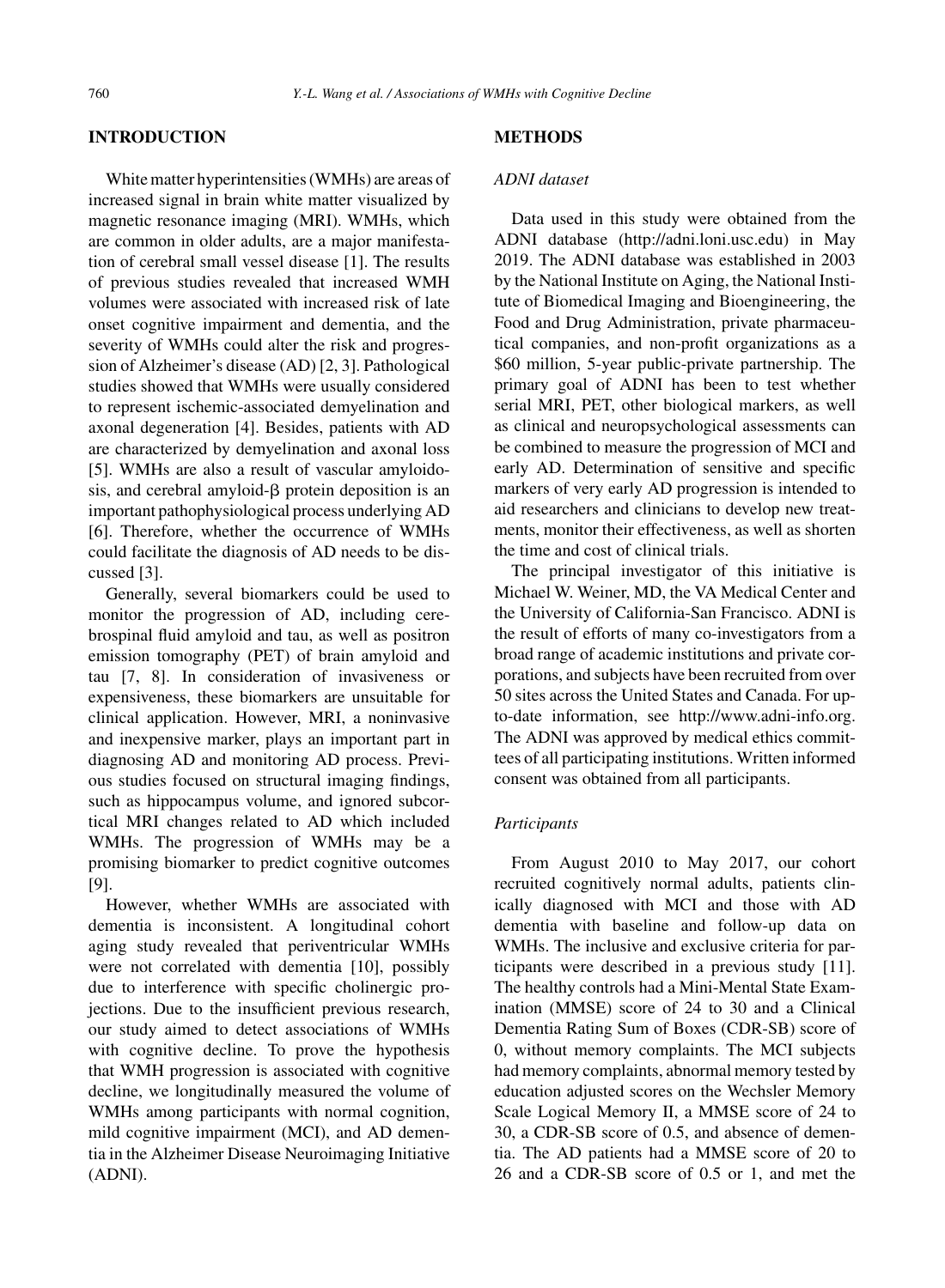National Institute of Neurological and Communicative Disorders and Stroke-Alzheimer's Disease and Related Disorders Association criteria for probable AD [12].

A total of 818 ADNI participants were included in the present study, including 259 with normal cognition, 448 with MCI, and 111 with AD dementia. In the cohort, the mean (standard deviation, SD) age was 72.4 (7.1) years; 386 (47.2%) were women; mean (SD) years of education was 16.3 (2.6) years; and 372 (45.5%) were apolipoprotein E ( $APOE$ )  $\varepsilon$ 4 allele carriers. All tests in the analysis were administered at baseline, 6 months, 1 year, and every year thereafter.

#### *Measurement of WMHs*

The process of MRI scan was described in a previous publication [13]. Briefly, ADNI participants from 2004 to 2009 had a 1.5-Tesla MRI, while from 2010 onward brain images were acquired using 3.0- Tesla MRI [\(http://adni.loni.usc.edu/methods/mri](http://adni.loni.usc.edu/methods/mri-tool/mri-analysis/)tool/mri-analysis/). And in this study, all participants were scanned using 3.0T T1-weighted and fluid-attenuation inversion recovery (FLAIR) sequences. The WMH measurement approach has been described in detail on the ADNI site [\(http://adni.loni.usc.edu\)](http://adni.loni.usc.edu). Images were processed to 1) remove non-brain tissues from T1-weighted and FLAIR images; 2) spatially align the image pair; and 3) remove artifacts in MRI. Next images were warped to a standard template space in which the prior probability of WMH occurrence and the FLAIR signal characteristics of WMHs were modeled at every location in the cerebral white matter. This prior information, together with the signal intensities of the FLAIR image in question, was used to identify WMHs. The numbers of participants for different measures at each visit are shown in Supplementary Table 1, and the mean (SD) follow-up time was 28.6 (16.2) months. For analysis, WMHs volumes were power transformed to meet normal distribution. Infarctions were defined as presence or absence on T2-weighted images.

#### *Cognitive assessments*

Participants in this analysis had single-factor cognitive assessments and composite measures. The single-factor cognitive tests included MMSE [14], Montreal Cognitive Assessment (MoCA) [15], CDR-SB [16], Alzheimer Disease Assessment Scale-Cognitive (ADAS-Cog13) [17], Rey Auditory Verbal Learning Test (RAVLT) [18], and Functional Assessment Questionnaire (FAQ) [19]. The composite scores referred to test results of executive function (ADNI-EF) [20] and memory function (ADNI-Mem) [21] using psychometrically optimized approaches with items from ADNI neuropsychological assessments. Briefly, item-level data from the Trail Making Test (A and B), digit span backward, digit symbol, animal naming, vegetable naming, and the clock drawing test were used in the calculation of the ADNI-EF score. Single-factor models based on item-level data from the RAVLT, the ADAS-Cog, the MMSE, and the Logical Memory test were used in the calculation of the ADNI-Mem score. Finally, the analyses of baseline cognitive scores and longitudinal change rates over 4 years were conducted.

# *Statistical analysis*

All statistical analyses were performed with R version 1.1.383. A two-tailed *p*-value<0.05 was considered statistically significant. Associations between the volume of WMHs and demographic characteristics were assessed using the Kruskal-Wallis test and Spearman rank correlation. Multiple linear regression models were used to investigate associations between the volume of WMHs at baseline and cognition. Linear mixed models with random effects were employed to determine longitudinal associations between the volume of WMHs and cognition. All models were adjusted for age, sex, educational level, *APOE*  $\varepsilon$ 4 genotype, hypertension, hyperlipidemia, diabetes, smoking, infarction, and diagnosis, and all dependent variables in the models were transformed into z scores. Besides, Spearman rank correlation was used to evaluate correlations between the slope for WMHs and the slopes for cognition. Slopes were calculated in separate liner mixed-effects models controlled for age, sex, educational level, *APOE*  $\varepsilon$ 4 genotype, hypertension, hyperlipidemia, diabetes, smoking, infarction, and diagnosis. Kaplan-Meier survival curves were plotted with log-rank test to compare the probabilities of conversion to AD dementia between low and high WMH groups. And the median WMH volume was chosen as cutoff to classify participants as high WMH group  $(n = 1367)$  or low WMH group  $(n=1367)$ .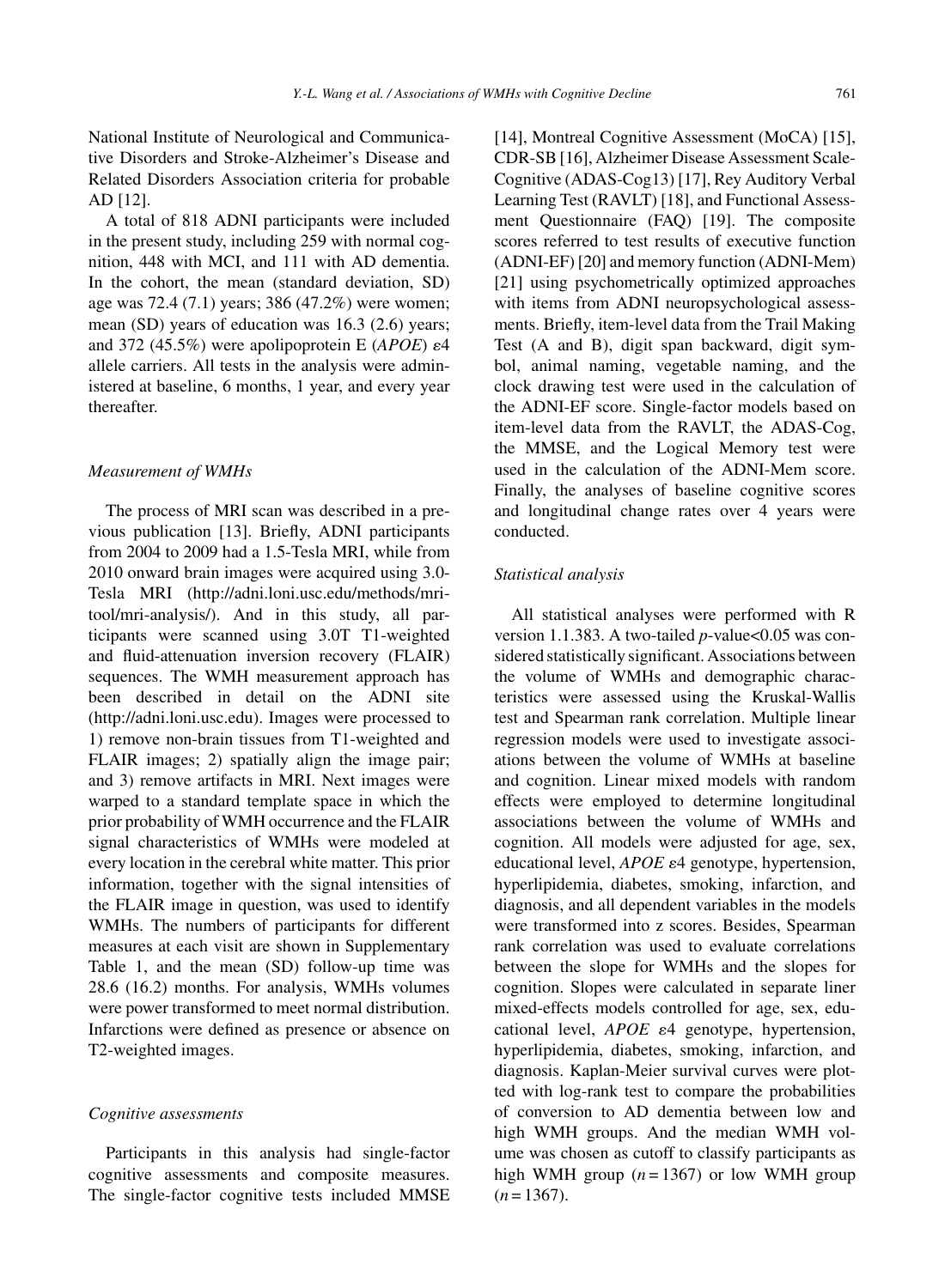| Characteristics                            | $CN (n=259)$      | MCI $(n=448)$    | $AD (n=111)$     | $\boldsymbol{p}$ |  |  |  |
|--------------------------------------------|-------------------|------------------|------------------|------------------|--|--|--|
| Age, mean $\pm$ SD, y                      | $72.96 \pm 6.06$  | $71.45 \pm 7.35$ | $74.66 \pm 7.93$ | < 0.001          |  |  |  |
| Female, No. $(\%)$                         | 138 (53.28)       | 203 (45.31)      | 45 (40.54)       | 0.04             |  |  |  |
| Educational level, mean $\pm$ SD, y        | $16.64 \pm 2.54$  | $16.19 \pm 2.64$ | $15.95 \pm 2.60$ | 0.029            |  |  |  |
| $>1$ APOE $\varepsilon$ 4 allele, No. (%)  | 79 (30.50)        | 214 (47.77)      | 79 (71.17)       | < 0.001          |  |  |  |
| Hypertension (yes/no) $(n = 707)$          | 124/96            | 210/184          | 47/46            | 0.602            |  |  |  |
| Hyperlipidemia (yes/no) $(n = 707)$        | 123/97            | 232/162          | 63/30            | 0.149            |  |  |  |
| DM2 (yes/no) $(n = 707)$                   | 27/193            | 45/349           | 11/82            | 0.951            |  |  |  |
| Smoking (yes/no) $(n=707)$                 | 4/216             | 5/389            | 3/90             | 0.416            |  |  |  |
| WMH volume, mean $\pm$ SD, cm <sup>3</sup> | $5.42 \pm 6.05$   | $6.67 \pm 7.29$  | $7.81 \pm 7.07$  | < 0.001          |  |  |  |
| Infarction (yes/no) $(n=771)$              | 11/210            | 36/404           | 2/108            | 0.031            |  |  |  |
| <b>Cognitive score</b>                     |                   |                  |                  |                  |  |  |  |
| MMSE, mean $\pm$ SD                        | $29.03 \pm 1.22$  | $28.09 \pm 1.69$ | $23.09 \pm 2.04$ | < 0.001          |  |  |  |
| MoCA, mean $\pm$ SD                        | $25.76 \pm 2.42$  | $23.45 \pm 3.18$ | $17.31 \pm 4.49$ | < 0.001          |  |  |  |
| CDR-SB, mean $\pm$ SD                      | $0.04 \pm 0.15$   | $1.44 \pm 0.87$  | $4.58 \pm 1.60$  | < 0.001          |  |  |  |
| ADAS-Cog13, mean $\pm$ SD                  | $8.92 \pm 4.33$   | $14.7 \pm 6.60$  | $30.81 \pm 8.17$ | < 0.001          |  |  |  |
| RAVLT, mean $\pm$ SD                       | $45.87 \pm 10.35$ | $37.2 \pm 11.08$ | $21.87 \pm 6.67$ | < 0.001          |  |  |  |
| FAO, mean $\pm$ SD                         | $0.23 \pm 0.73$   | $2.51 \pm 3.67$  | $13.41 \pm 6.90$ | < 0.001          |  |  |  |
| ADNI-EF, mean $\pm$ SD                     | $0.83 \pm 0.81$   | $0.39 \pm 0.85$  | $-0.82 \pm 0.86$ | < 0.001          |  |  |  |
| ADNI-Mem, mean $\pm$ SD                    | $1.07 \pm 0.59$   | $0.37 \pm 0.69$  | $-0.91 \pm 0.48$ | < 0.001          |  |  |  |

Table 1 Subject characteristics at baseline

CN, cognitively normal; *APOE*, apolipoprotein E; DM2, diabetes mellitus type 2; WMHs, white matter hyperintensities; MMSE, Mini-Mental State Examination; MoCA, Montreal Cognitive Assessment; CDR-SB, Clinical Dementia Rating Sum of Boxes; ADAS-Cog13, Alzheimer Disease Assessment Scale-Cognitive; RAVLT, Rey Auditory Verbal Learning Test; FAQ, Functional Assessment Questionnaire; ADNI-EF, executive function; ADNI-Mem, memory.

#### **RESULTS**

#### *Baseline characteristics*

Characteristics of the study participants are shown in Table 1. In the whole cohort, WMHs were associated with age (Spearman  $\rho = 0.45$ ,  $p < 0.001$ ) and sex  $(\rho=-0.10, p=0.005)$ , but not with educational level  $(p=0.071)$  or *APOE*  $\epsilon$ 4 genotype  $(p=0.752)$ . Similarly, WMHs were associated with age ( $\rho = 0.52$ ,  $p < 0.001$ ) and sex ( $\rho = -0.10$ ,  $p = 0.042$ ), but not with educational level  $(p=0.051)$  or  $APOE$   $\varepsilon$ 4 genotype  $(p=0.992)$  in the MCI group. However, WMHs were only associated with age ( $\rho = 0.31$ ,  $p < 0.001$ ) in the controls and were associated with age ( $\rho$ =0.35,  $p$ <0.001) and *APOE*  $\varepsilon$ 4 genotype  $(\rho = -0.21, p = 0.024)$  in AD dementia group.

# *Correlations between WMHs and diagnostic groups*

Baseline WMH volumes of the AD group  $(7.81 \text{ cm}^3)$  were bigger than those of controls  $(5.42 \text{ cm}^3; p < 0.001)$  and MCI group  $(6.67 \text{ cm}^3;$  $p = 0.006$ , but the differences were not significant between controls and MCI group  $(p=0.111)$ ; Fig. 1a). Over time, the WMH volume increased in all diagnostic groups, and the rates of increase were not significantly different among groups (Fig. 1b).

#### *Baseline associations of WMHs with cognition*

Table 2 shows the baseline associations between WMHs volume and cognitive measurements. At baseline, bigger WMH volumes correlated with lower ADNI-EF score ( $\beta$  = -0.096,  $p$  = 0.003) and higher ADAS-Cog13 score ( $\beta$ =0.059,  $p$ =0.029) in the whole cohort. WMH volume was significantly associated with MoCA ( $\beta$ =-0.126,  $p$  = 0.022), ADAS-Cog13 ( $\beta$ =0.126,  $p$ =0.019) and EF ( $\beta$ =-0.127,  $p = 0.015$ ) scores in the MCI group and with FAQ  $(\beta = 0.247, p = 0.037)$  in the AD group.

# *Longitudinal associations of WMHs with cognition*

Longitudinal associations of WMH volume with cognition are shown in Fig. 2. Over time, increased WMH volumes were associated with all measurements. Table 3 shows the associations of longitudinal cognitive measurements with baseline WMH volume and change rate of WMHs. In the whole cohort, CDRSB score showed the strongest association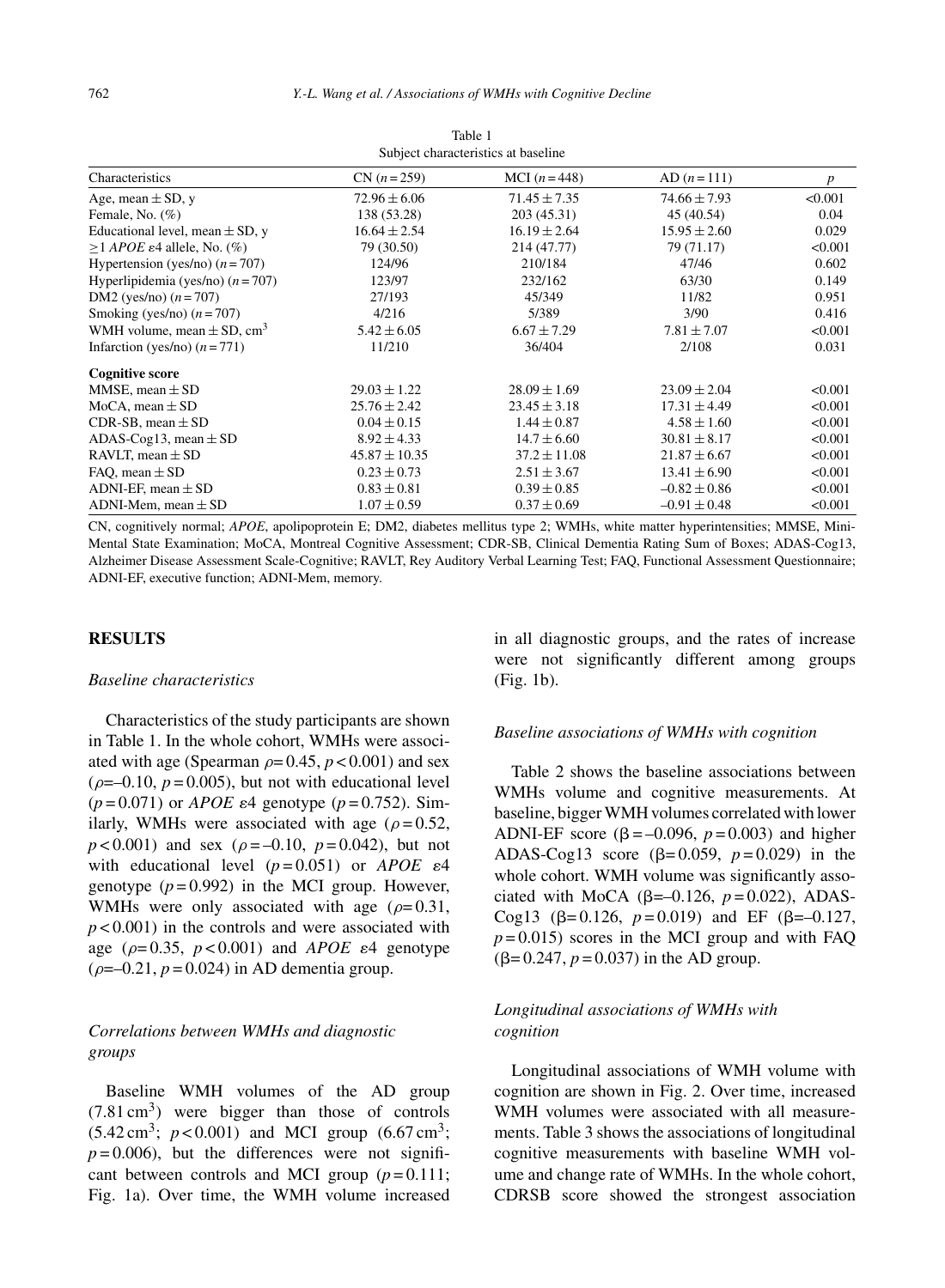

Fig. 1. White matter hyperintensities (WMHs) volume by diagnosis. A) WMHs in patients with normal cognition, MCI, and AD at baseline. B) WMHs in different diagnostic group longitudinally. MCI, mild cognitive impairment; AD, Alzheimer's disease.

Table 2 Associations of WMHs with cognitive measurements at baseline

|                | All subjects |        | Controls  |        | MCI       |        | AD dementia |        |
|----------------|--------------|--------|-----------|--------|-----------|--------|-------------|--------|
|                |              | p      | β         |        |           |        | ß           | p      |
| <b>MMSE</b>    | $-0.0406$    | 0.1273 | $-0.0284$ | 0.7002 | $-0.0664$ | 0.2357 | $-0.1846$   | 0.1095 |
| MoCA           | $-0.0569$    | 0.0669 | $-0.0287$ | 0.6644 | $-0.1263$ | 0.0217 | $-0.0890$   | 0.4247 |
| <b>CDRSB</b>   | 0.0072       | 0.7217 | $-0.0373$ | 0.6082 | 0.0368    | 0.5345 | 0.0913      | 0.4340 |
| ADAS-Cog13     | 0.0591       | 0.0292 | 0.0079    | 0.9037 | 0.1257    | 0.0194 | 0.1128      | 0.3455 |
| <b>RAVLT</b>   | $-0.0066$    | 0.8283 | 0.0638    | 0.3287 | $-0.0418$ | 0.4104 | $-0.0474$   | 0.6712 |
| <b>FAO</b>     | 0.0531       | 0.0654 | $-0.0074$ | 0.9160 | 0.0635    | 0.2897 | 0.2474      | 0.0368 |
| ADNI-Mem       | $-0.0184$    | 0.5009 | 0.0267    | 0.6833 | $-0.0589$ | 0.2512 | $-0.0361$   | 0.7639 |
| <b>ADNI-EF</b> | $-0.0958$    | 0.0032 | $-0.1039$ | 0.1031 | $-0.1273$ | 0.0152 | $-0.0610$   | 0.5990 |

WMHs, white matter hyperintensities; MMSE, Mini-Mental State Examination; MoCA, Montreal Cognitive Assessment; CDR-SB, Clinical Dementia Rating Sum of Boxes; ADAS-Cog13, Alzheimer Disease Assessment Scale-Cognitive; RAVLT, Rey Auditory Verbal Learning Test; FAQ, Functional Assessment Questionnaire; ADNI-EF, executive function; ADNI-Mem, memory.

with baseline WMH volume ( $\beta$ =0.058,  $p$  =0.001), and MoCA score showed the strongest association with the change rate of WMH volume  $(\beta = -0.063,$ *p* < 0.001). Over time, bigger baseline WMHs volume was associated with lower ADNI-Mem score  $(\beta=-0.039, p=0.024)$  in the MCI group and lower MMSE score ( $\beta$ =-0.247,  $p$  = 0.023) in the AD group (Supplementary Table 2). A higher rate of increase in WMHs was associated with lower MoCA ( $\beta$ =-0.147,  $p = 0.020$ ) in the controls, as well as with higher CDRSB ( $\beta$ =0.0546,  $p$ =0.041) and higher FAQ  $(\beta = 0.050, p = 0.049)$  in the MCI group (Supplementary Table 3).

# *Correlations between change rates of WMHs and cognitive measurements*

For all patients, increased change rate of WMHs was associated with decreases in MMSE, MoCA, ADNI-Mem, and ADNI-EF scores and increases in CDRSB and FAQ scores. Furthermore, the rate of increase in WMHs was positively associated the rates of increase in FAQ score in controls, and negatively associated with the rates of increase in MMSE and MoCA scores in patients with MCI and with the rates of increase in RAVLT and ADNI-EF scores in patients with AD (Table 4).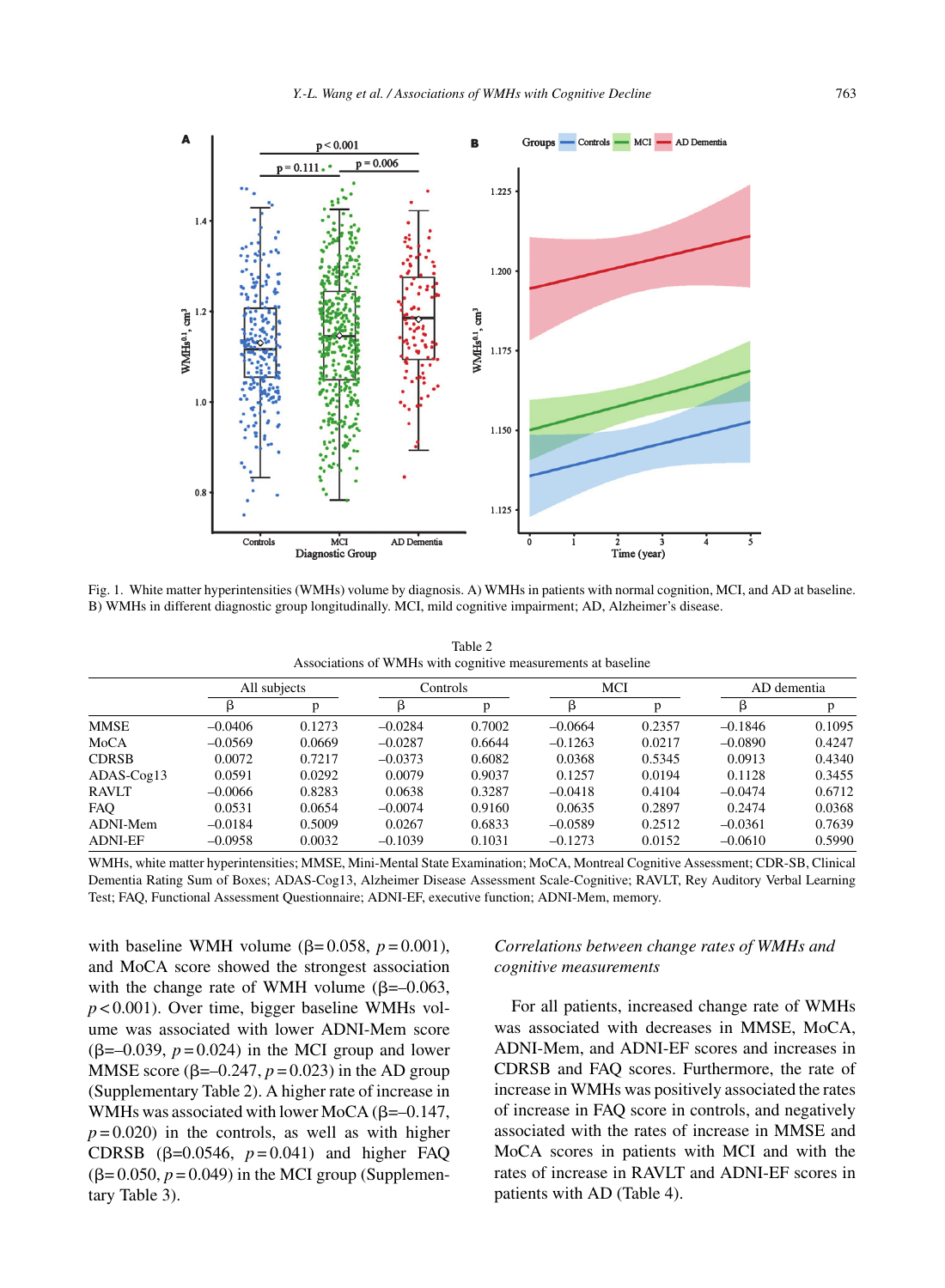

Fig. 2. Longitudinal associations between white matter hyperintensities (WMHs) and cognition decline. Estimated means and 95% CIs from linear mixed-effects models adjusted for age, sex, educational level, APOE e4 genotype, infarction, hypertension, hyperlipidemia, diabetes, smoking and diagnosis. MMSE, Mini-Mental State Examination; MoCA, Montreal Cognitive Assessment; CDR-SB, Clinical Dementia Rating Sum of Boxes; ADAS-Cog13, Alzheimer Disease Assessment Scale-Cognitive; RAVLT, Rey Auditory Verbal Learning Test; FAQ, Functional Assessment Questionnaire; ANDI-Mem, memory function; ADNI-EF, executive function.

## *Probability of conversion to AD dementia*

Kaplan-Meier survival curve showed that patients with high WMH volumes are at a higher risk of progression to AD (Log-rank  $p = 0.004$ ; Fig. 3).

# **DISCUSSION**

The present study aimed to investigate the relationships of WMHs with cognitive decline and AD dementia. The primary results showed that an increased WMH volume was linked to a faster cognitive decline at baseline and follow-up. For all patients, WMH volume was significantly associated with ADAS-Cog13 and ADNI-EF scores at baseline and with MMSE, MoCA, CDRSB, ADAS-Cog13, FAQ, and ADNI-Mem scores longitudinally. In addition, the change rate of WMHs volume was statistically significantly correlated with the change rates of MMSE, MoCA, CDRSB, FAQ, ADNI-Mem, and ADNI-EF scores. The different associations between WMHs and various cognitive measurements may cause by one-off tests of intricate cognitive components.

AD is a degenerative disorder of the brain accompanied by cognitive decline. Most prior studies on AD pathogenesis focused on the amyloid hypothesis but ignored small cerebral vessel disease-related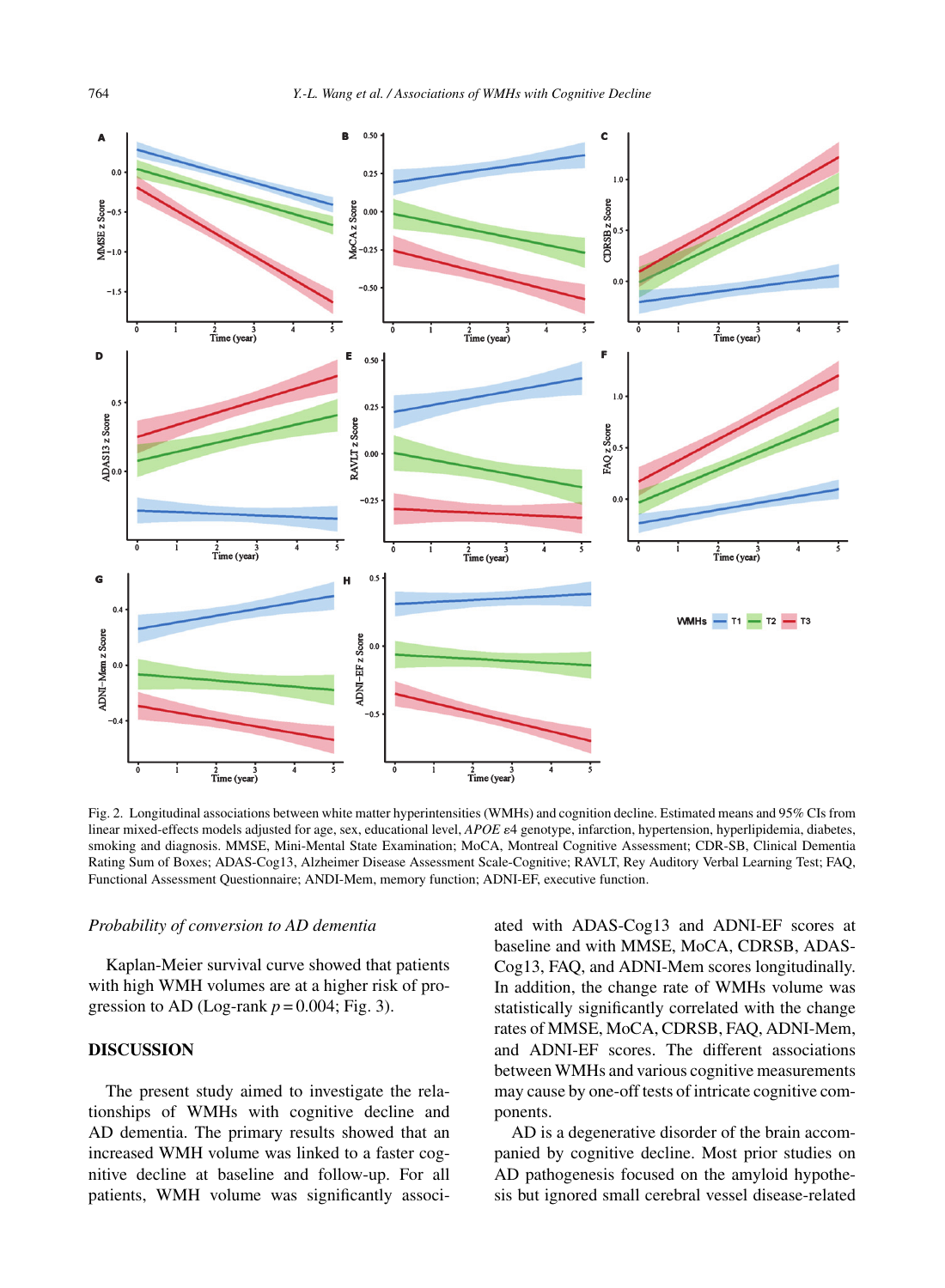Table 3 Correlations between WMHs and longitudinal cognitive measurements of all patients

|                |           | Baseline WMH level | WMH rate  |        |  |
|----------------|-----------|--------------------|-----------|--------|--|
|                | ß         | p                  | ß         | р      |  |
| <b>MMSE</b>    | $-0.0459$ | 0.0286             | $-0.0619$ | 0.0049 |  |
| MoCA           | $-0.0437$ | 0.0119             | $-0.0631$ | 0.0007 |  |
| <b>CDRSB</b>   | 0.0577    | 0.0012             | 0.0559    | 0.0026 |  |
| ADAS-Cog13     | 0.0402    | 0.0057             | 0.0364    | 0.0172 |  |
| <b>RAVLT</b>   | $-0.0183$ | 0.2317             | $-0.0085$ | 0.6000 |  |
| <b>FAO</b>     | 0.0417    | 0.0166             | 0.0517    | 0.0043 |  |
| ADNI-Mem       | $-0.0340$ | 0.0036             | $-0.0309$ | 0.0123 |  |
| <b>ADNI-EF</b> | $-0.0201$ | 0.1633             | $-0.0401$ | 0.0087 |  |

WMHs, white matter hyperintensities; MMSE, Mini-Mental State Examination; MoCA, Montreal Cognitive Assessment; CDR-SB, Clinical Dementia Rating Sum of Boxes; ADAS-Cog13, Alzheimer Disease Assessment Scale-Cognitive; RAVLT, Rey Auditory Verbal Learning Test; FAQ, Functional Assessment Questionnaire; ADNI-EF, executive function; ADNI-Mem, memory.

pathological changes, like WMHs. A study found that WMHs may play an important role at the early phase of AD [22]. Correlations between WMHs and cognition may vary according to different clinical stages. For example, baseline WMH volume was significantly correlated with MoCA, ADAS-Cog13, and ADNI-EF scores in MCI stage but not in cognitive normal or AD stage. The changes in WMH volume and cognition may not be obvious in stage dementia, so most cognitive measurements were related to WMHs in the cognitive normal and MCI stage. Consistent with previous studies, our study showed WMH volume had a statistically significant association with cognitive decline in MCI patients [23, 24]. Meanwhile, a prior study showed that WMHs were associated with the risk of conversion from normal cognition to MCI [25]. Subjects with greater WMHs volumes may develop cognitive impairment earlier due to small vessel ischemia and gliosis [26]. In addition, WMHs volume was only associated with two tests (FAQ baseline; MMSE longitudinally) in the AD dementia phase, which may be explained by the shorttime follow-up of the AD dementia group. Besides, the correlations of baseline WMHs or the increase rate of WMHs with the rate of cognitive decline were also confirmed in our study.

WMHs were not a specific marker of AD and they also increased in patients with vascular dementia, Lewy body disease, and depression [26, 27]. Previous studies have demonstrated that WMHs were associated with atherosclerosis, leading to hemadostenosis, ischemia, and hypoxia of distal small vessels and vascular endothelial injury, and further resulting in white matter damage [28]. Interestingly, there was a different opinion that white matter changes were not due to vascular disease [22]. Several mechanisms have linked WMHs with cognitive decline. Small vessel disease could damage prefrontal subcortical loops or result in stroke, which explains its possible association with cognitive impairment [29]. WMHs may interfere in projection pathways of modulating neurotransmitters, for example the cholinergic system. Acetylcholine may be a transmitter associated with attention, learning, and memory functions [30]. Various vascular risk factors could also have associations with cognitive decline via other mechanisms [29]. In addition, cerebrovascular damage could lead to ADtypical amyloid deposition and diffuse plaques [31]. Taken together, WMHs were significantly associated with cognitive decline.

The major strength of our study is that it is a longitudinal study assessing the changes in WMHs and multiple cognitive functions. And these results were based on the latest ADNI-2 cohort. The first limitation is that this study was restricted to participants with smaller WMH burden, which excluded patients with > 4 Hachniski score, resulting in a rel-

| contentions securem within this time and enample three of cognitive memoritance |              |        |           |        |           |        |             |        |
|---------------------------------------------------------------------------------|--------------|--------|-----------|--------|-----------|--------|-------------|--------|
|                                                                                 | All subjects |        | Controls  |        | MCI       |        | AD dementia |        |
|                                                                                 |              |        | $\rho$    |        |           |        |             |        |
| <b>MMSE</b>                                                                     | $-0.0779$    | 0.0435 | 0.0434    | 0.5524 | $-0.1293$ | 0.0105 | $-0.1707$   | 0.1019 |
| MoCA                                                                            | $-0.1173$    | 0.0024 | 0.0188    | 0.7969 | $-0.1463$ | 0.0038 | $-0.1392$   | 0.1879 |
| <b>CDRSB</b>                                                                    | 0.0774       | 0.0446 | 0.0689    | 0.3460 | 0.0465    | 0.3588 | 0.1656      | 0.1126 |
| $ADAS-Cog13$                                                                    | 0.0713       | 0.0646 | 0.0065    | 0.9297 | 0.0915    | 0.0709 | 0.1470      | 0.1619 |
| <b>RAVLT</b>                                                                    | $-0.0382$    | 0.3228 | 0.0462    | 0.5273 | $-0.0185$ | 0.7146 | $-0.2284$   | 0.0287 |
| <b>FAO</b>                                                                      | 0.0983       | 0.0108 | 0.2054    | 0.0047 | 0.0804    | 0.1124 | 0.1935      | 0.0648 |
| ADNI-Mem                                                                        | $-0.0761$    | 0.0485 | 0.0063    | 0.9311 | $-0.0750$ | 0.1385 | $-0.1756$   | 0.0922 |
| <b>ADNI-EF</b>                                                                  | $-0.0953$    | 0.0134 | $-0.0732$ | 0.3164 | $-0.0883$ | 0.0813 | $-0.2659$   | 0.0102 |

Table 4 Correlations between WMHs rate and change rate of cognitive measurements

WMHs, white matter hyperintensities; MMSE, Mini-Mental State Examination; MoCA, Montreal Cognitive Assessment; CDR-SB, Clinical Dementia Rating Sum of Boxes; ADAS-Cog13, Alzheimer Disease Assessment Scale-Cognitive; RAVLT, Rey Auditory Verbal Learning Test; FAQ, Functional Assessment Questionnaire; ADNI-EF, executive function; ADNI-Mem, memory.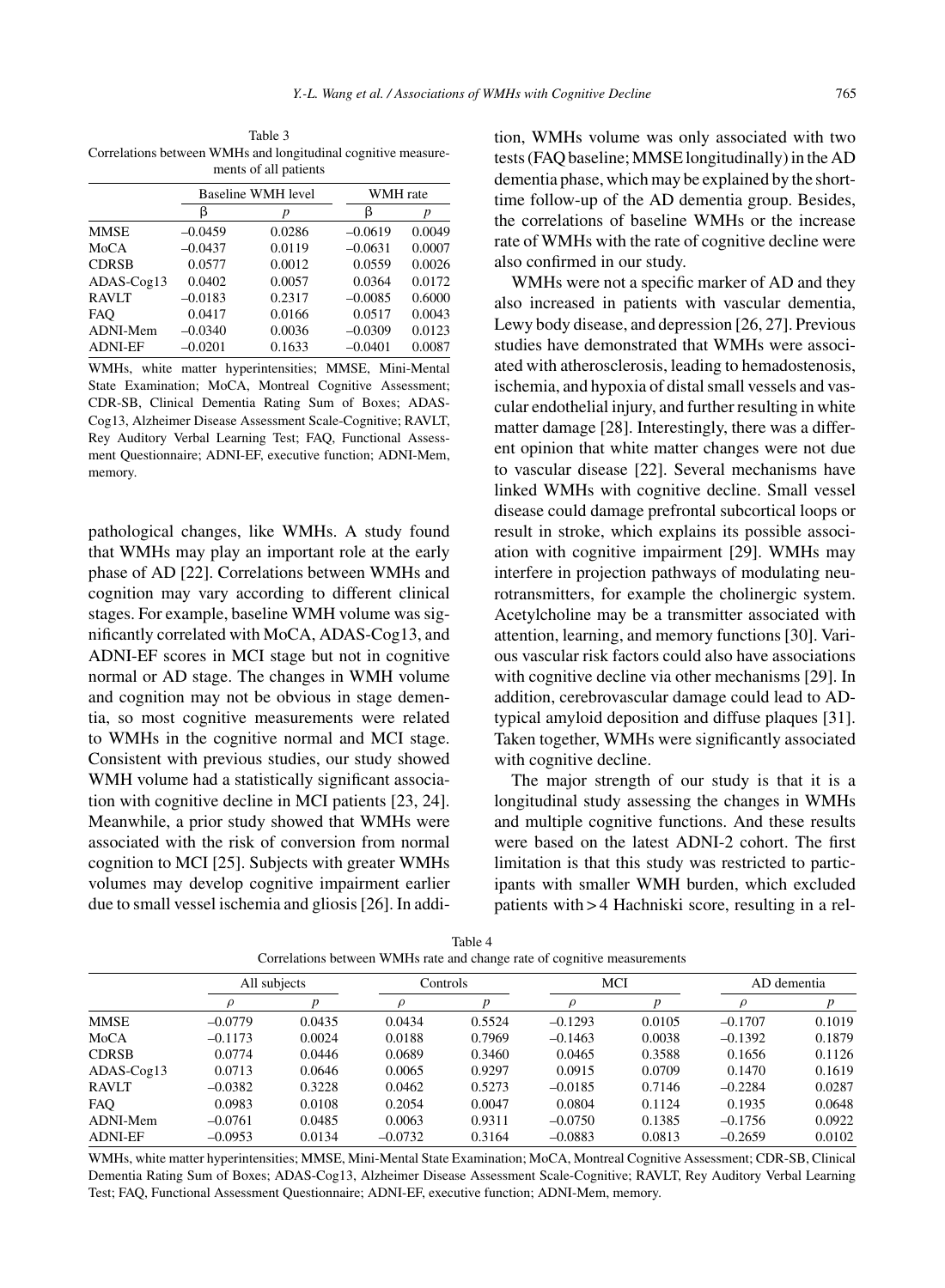

Fig. 3. Kaplan-Meier survival curves for white matter hyperintensities (WMHs) volume. Kaplan-Meier curves displayed conversion from cognitive normal or MCI to AD dementia. Seagreen: low WMHs; Salmon: high WMHs.

atively low correlation. The second limitation is that the cohort included those with non-AD neurodegenerative diseases, which prevented our testing for WMHs diagnostic specificity. The third limitation is that because the 2-year follow-up of AD dementia patients was short, the longitudinal associations between WMHs volume and cognition in the AD phase were not significant. Furthermore, we did not conduct a subanalysis stratified by the severity of WMHs according to Fazekas and Scheltens scales. These rating scales are time-consuming and not proper for assessing the progression of WMHs. In addition, future studies are also needed to explore the longitudinal associations of WMHs with cerebrospinal fluid or serum biomarkers, genetic markers, and neuroimaging markers.

# *Conclusion*

This large longitudinal study suggests that WMHs have a significant impact on cognitive impairment and elevate the risk of conversion to dementia. Therefore, WMHs volume can be regarded as a noninvasive marker of cognitive degeneration.

# **ACKNOWLEDGMENTS**

This study was supported by grants from the National Natural Science Foundation of China (81771148, 91849126), Shanghai Municipal Science and Technology Major Project (No.2018SHZDZX01) and ZHANGJIANG LAB, Tianqiao and Chrissy Chen Institute, and the State Key Laboratory of Neurobiology and Frontiers Center for Brain Science of Ministry of Education, Fudan University.

Data collection and sharing for this project was funded by the Alzheimer's Disease Neuroimaging Initiative (ADNI) (National Institutes of Health Grant U01 AG024904) and DOD ADNI (Department of Defense award number W81XWH-12-2-0012). ADNI is funded by the National Institute on Aging, the National Institute of Biomedical Imaging and Bioengineering, and through generous contributions from the following: AbbVie, Alzheimer's Association; Alzheimer's Drug Discovery Foundation; Araclon Biotech; BioClinica, Inc.; Biogen; Bristol-Myers Squibb Company; CereSpir, Inc.; Cogstate; Eisai Inc.; Elan Pharmaceuticals, Inc.; Eli Lilly and Company; EuroImmun; F. Hoffmann-La Roche Ltd and its affiliated company Genentech, Inc.; Fujirebio; GE Healthcare; IXICO Ltd.; Janssen Alzheimer Immunotherapy Research & Development, LLC.; Johnson & Johnson Pharmaceutical Research & Development LLC.; Lumosity; Lundbeck; Merck & Co., Inc.; Meso Scale Diagnostics, LLC.; NeuroRx Research; Neurotrack Technologies; Novartis Pharmaceuticals Corporation; Pfizer Inc.; Piramal-Imaging; Servier; Takeda Pharmaceutical Company; and Transition Therapeutics. The Canadian Institutes of Health Research is providing funds to support ADNI clinical sites in Canada. Private sector contributions are facilitated by the Foundation for the National Institutes of Health [\(http://www.fnih.org](http://www.fnih.org)). The grantee organization is the Northern California Institute for Research and Education, and the study is coordinated by the Alzheimer's Therapeutic Research Institute at the University of Southern California. ADNI data are disseminated by the Laboratory for Neuro Imaging at the University of Southern California.

Authors' disclosures available online [\(https://](https://www.j-alz.com/manuscript-disclosures/19-1005r1) [www.j-alz.com/manuscript-disclosures/19-1005r1\)](https://www.j-alz.com/manuscript-disclosures/19-1005r1).

## **SUPPLEMENTARY MATERIAL**

The supplementary material is available in the electronic version of this article: [http://dx.doi.org/](http://dx.doi.org/10.3233/JAD-191005) [10.3233/JAD-191005.](http://dx.doi.org/10.3233/JAD-191005)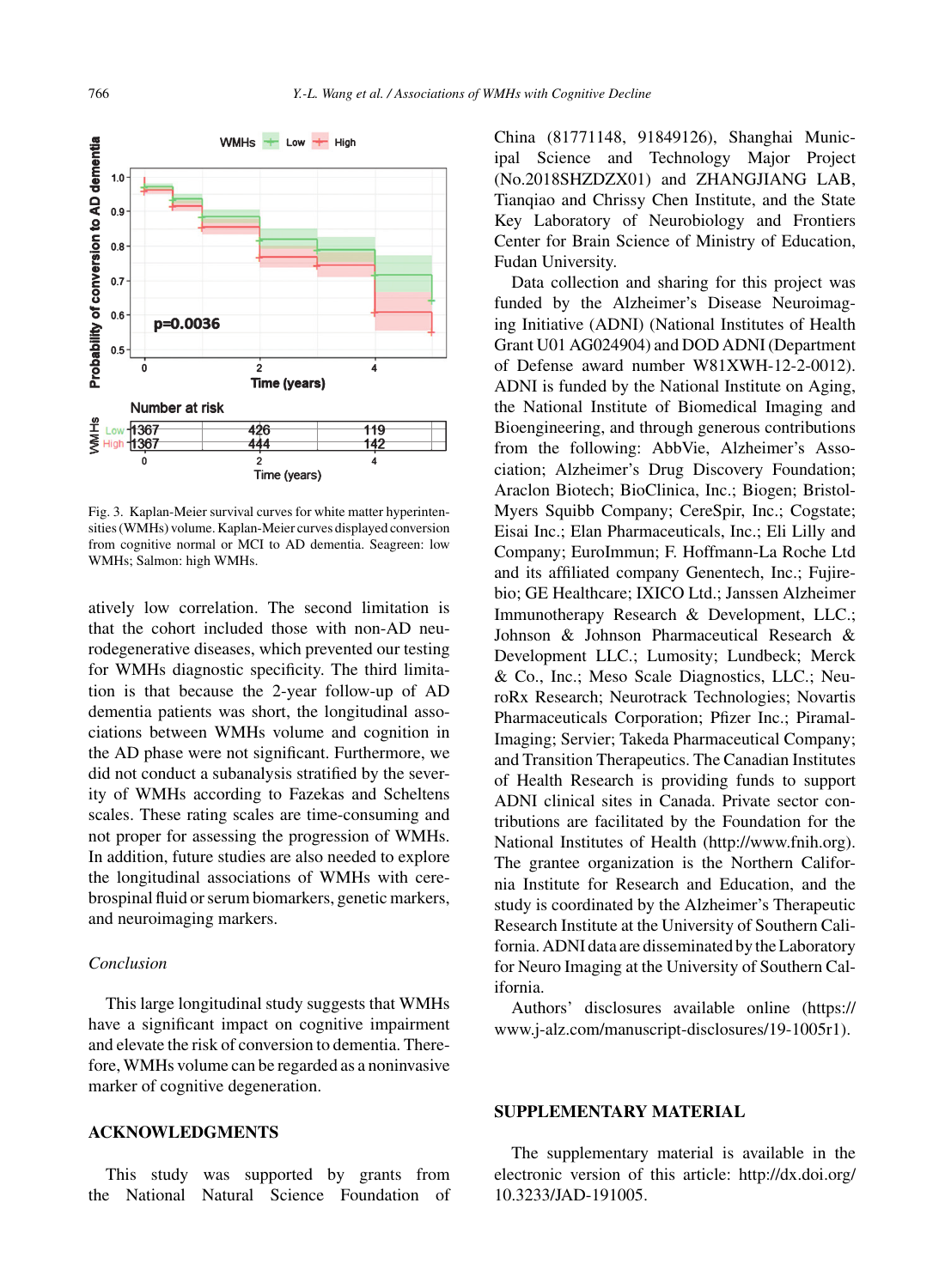## **REFERENCES**

- [1] Rizvi B, Narkhede A, Last BS, Budge M, Tosto G, Manly JJ, Schupf N, Mayeux R, Brickman AM (2018) The effect of white matter hyperintensities on cognition is mediated by cortical atrophy. *Neurobiol Aging* **64**, 25-32.
- [2] Lee S, Viqar F, Zimmerman ME, Narkhede A, Tosto G, Benzinger TL, Marcus DS, Fagan AM, Goate A, Fox NC, Cairns NJ, Holtzman DM, Buckles V, Ghetti B, McDade E, Martins RN, Saykin AJ, Masters CL, Ringman JM, Ryan NS, Forster S, Laske C, Schofield PR, Sperling RA, Salloway S, Correia S, Jack C, Jr., Weiner M, Bateman RJ, Morris JC, Mayeux R, Brickman AM, Dominantly Inherited Alzheimer Network (2016) White matter hyperintensities are a core feature of Alzheimer's disease: Evidence from the dominantly inherited Alzheimer network. *Ann Neurol* **79**, 929-939.
- [3] Bos D, Wolters FJ, Darweesh SKL, Vernooij MW, de Wolf F, Ikram MA, Hofman A (2018) Cerebral small vessel disease and the risk of dementia: A systematic review and metaanalysis of population-based evidence. *Alzheimers Dement* **14**, 1482-1492.
- [4] McAleese KE, Walker L, Graham S, Moya ELJ, Johnson M, Erskine D, Colloby SJ, Dey M, Martin-Ruiz C, Taylor JP, Thomas AJ, McKeith IG, De Carli C, Attems J (2017) Parietal white matter lesions in Alzheimer's disease are associated with cortical neurodegenerative pathology, but not with small vessel disease. *Acta Neuropathol* **134**, 459-473.
- [5] Englund E (1998) Neuropathology of white matter changes in Alzheimer's disease and vascular dementia.*Dement Geriatr Cogn Disord* **9 Suppl 1**, 6-12.
- [6] Sarro L, Tosakulwong N, Schwarz CG, Graff-Radford J, Przybelski SA, Lesnick TG, Zuk SM, Reid RI, Raman MR, Boeve BF, Ferman TJ, Knopman DS, Comi G, Filippi M, Murray ME, Parisi JE, Dickson DW, Petersen RC, Jack CR, Jr., Kantarci K (2017) An investigation of cerebrovascular lesions in dementia with Lewy bodies compared to Alzheimer's disease. *Alzheimers Dement* **13**, 257-266.
- [7] Blennow K, Zetterberg H, Perry G, Avila J, Tabaton M, Zhu X (2018) The past and the future of Alzheimer's disease fluid biomarkers. *J Alzheimers Dis* **62**, 1125-1140.
- [8] Laforce R, Jr., Soucy JP, Sellami L, Dallaire-Theroux C, Brunet F, Bergeron D, Miller BL, Ossenkoppele R (2018) Molecular imaging in dementia: Past, present, and future. *Alzheimers Dement* **14**, 1522-1552.
- [9] Prabhakaran S (2019) Blood pressure, brain volume and white matter hyperintensities, and dementia risk. *JAMA* **322**, 512-513.
- [10] Smith CD, Snowdon DA, Wang H, Markesbery WR (2000) White matter volumes and periventricular white matter hyperintensities in aging and dementia. *Neurology* **54**, 838- 842.
- [11] Petersen RC, Aisen PS, Beckett LA, Donohue MC, Gamst AC, Harvey DJ, Jack CR, Jr., Jagust WJ, Shaw LM, Toga AW, Trojanowski JQ, Weiner MW (2010) Alzheimer's Disease Neuroimaging Initiative (ADNI): clinical characterization. *Neurology* **74**, 201-209.
- [12] McKhann G, Drachman D, Folstein M, Katzman R, Price D, Stadlan EM (1984) Clinical diagnosis of Alzheimer's disease: report of the NINCDS-ADRDA Work Group under the auspices of Department of Health and Human Services Task Force on Alzheimer's Disease.*Neurology* **34**, 939-944.
- [13] Jack CR, Jr., Bernstein MA, Fox NC, Thompson P, Alexander G, Harvey D, Borowski B, Britson PJ, J LW, Ward C,

Dale AM, Felmlee JP, Gunter JL, Hill DL, Killiany R, Schuff N, Fox-Bosetti S, Lin C, Studholme C, DeCarli CS, Krueger G, Ward HA, Metzger GJ, Scott KT, Mallozzi R, Blezek D, Levy J, Debbins JP, Fleisher AS, Albert M, Green R, Bartzokis G, Glover G, Mugler J, Weiner MW (2008) The Alzheimer's Disease Neuroimaging Initiative (ADNI): MRI methods. *J Magn Reson Imaging* **27**, 685-691.

- [14] Folstein MF, Folstein SE, McHugh PR (1975) "Mini-mental state". A practical method for grading the cognitive state of patients for the clinician. *J Psychiatr Res* **12**, 189-198.
- [15] Nasreddine ZS, Phillips NA, Bedirian V, Charbonneau S, Whitehead V, Collin I, Cummings JL, Chertkow H (2005) The Montreal Cognitive Assessment, MoCA: a brief screening tool for mild cognitive impairment. *J Am Geriatr Soc* **53**, 695-699.
- [16] Morris JC (1993) The Clinical Dementia Rating (CDR): current version and scoring rules. *Neurology* **43**, 2412- 2414.
- [17] Rosen WG, Mohs RC, Davis KL (1984) A new rating scale for Alzheimer's disease. *Am J Psychiatry* **141**, 1356-1364.
- [18] Schmidt M (1996) *Rey Auditory Verbal Learning Test: A Handbook*. Western Psychological Services, Los Angeles, CA.
- [19] Pfeffer RI, Kurosaki TT, Harrah CH, Jr., Chance JM, Filos S (1982) Measurement of functional activities in older adults in the community. *J Gerontol* **37**, 323-329.
- [20] Gibbons LE, Carle AC, Mackin RS, Harvey D, Mukherjee S, Insel P, Curtis SM, Mungas D, Crane PK, Alzheimer's Disease Neuroimaging Initiative (2012) A composite score for executive functioning, validated in Alzheimer's Disease Neuroimaging Initiative (ADNI) participants with baseline mild cognitive impairment. *Brain Imaging Behav* **6**, 517- 527.
- [21] Crane PK, Carle A, Gibbons LE, Insel P, Mackin RS, Gross A, Jones RN, Mukherjee S, Curtis SM, Harvey D, Weiner M, Mungas D, Alzheimer's Disease Neuroimaging Initiative (2012) Development and assessment of a composite score for memory in the Alzheimer's Disease Neuroimaging Initiative (ADNI). *Brain Imaging Behav* **6**, 502-516.
- [22] Sachdev PS, Zhuang L, Braidy N, Wen W (2013) Is Alzheimer's a disease of the white matter? *Curr Opin Psychiatry* **26**, 244-251.
- [23] Silbert LC, Dodge HH, Perkins LG, Sherbakov L, Lahna D, Erten-Lyons D, Woltjer R, Shinto L, Kaye JA (2012) Trajectory of white matter hyperintensity burden preceding mild cognitive impairment. *Neurology* **79**, 741-747.
- [24] Vipin A, Foo HJL, Lim JKW, Chander RJ, Yong TT, Ng ASL, Hameed S, Ting SKS, Zhou J, Kandiah N (2018) Regional white matter hyperintensity influences grey matter atrophy in mild cognitive impairment. *J Alzheimers Dis* **66**, 533-549.
- [25] Smith EE, Egorova S, Blacker D, Killiany RJ, Muzikansky A, Dickerson BC, Tanzi RE, Albert MS, Greenberg SM, Guttmann CR (2008) Magnetic resonance imaging white matter hyperintensities and brain volume in the prediction of mild cognitive impairment and dementia. *Arch Neurol* **65**, 94-100.
- [26] Boyle PA, Yu L, Fleischman DA, Leurgans S, Yang J, Wilson RS, Schneider JA, Arvanitakis Z, Arfanakis K, Bennett DA (2016) White matter hyperintensities, incident mild cognitive impairment, and cognitive decline in old age.*Ann Clin Transl Neurol* **3**, 791-800.
- [27] Prins ND, van Straaten EC, van Dijk EJ, Simoni M, van Schijndel RA, Vrooman HA, Koudstaal PJ, Scheltens P, Breteler MM, Barkhof F (2004) Measuring progression of